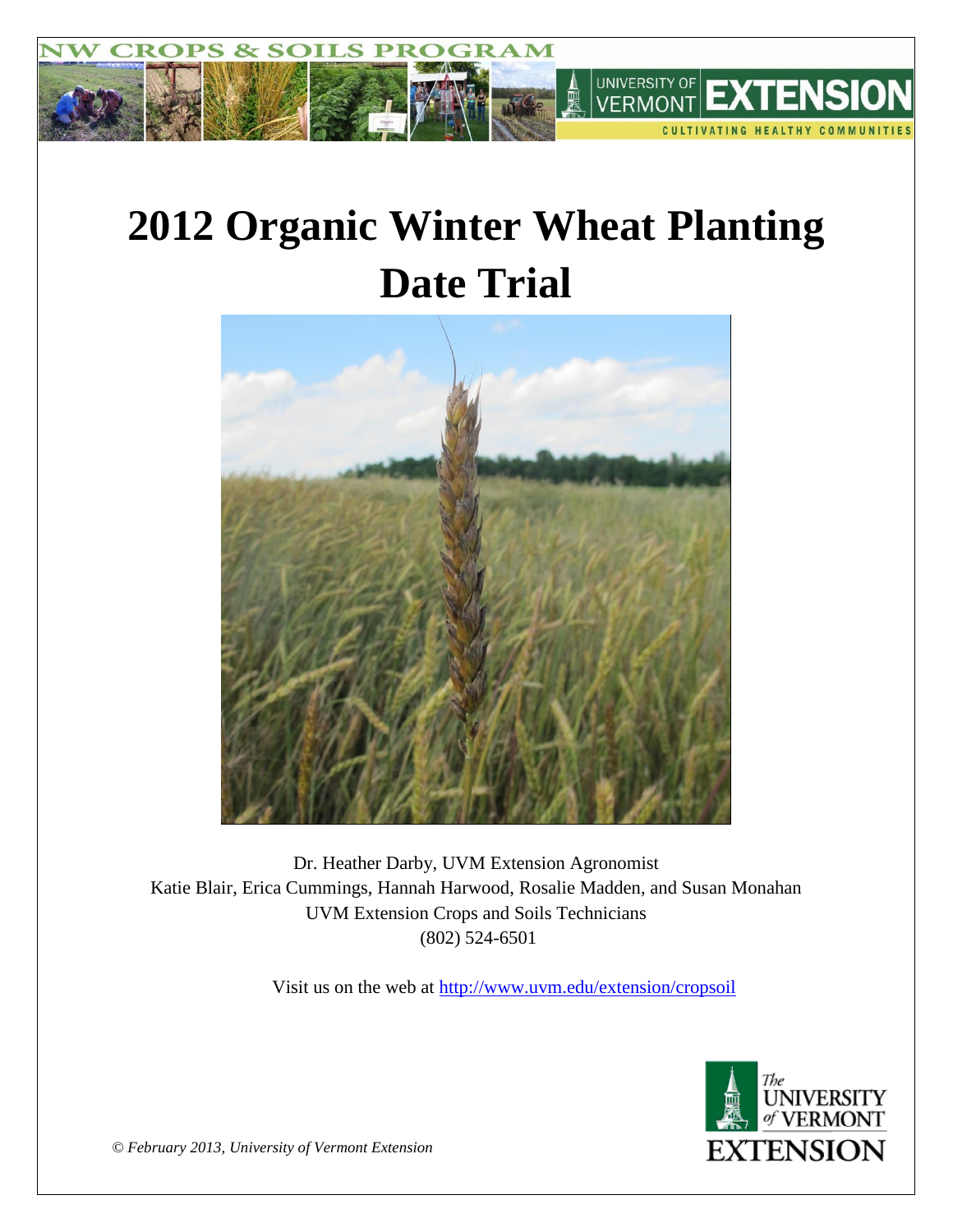## **2012 ORGANIC WINTER WHEAT PLANTING DATE TRIAL Dr. Heather Darby, University of Vermont Extension [heather.darby\[at\]uvm.edu](mailto:hdarby@uvm.edu?subject=2012%20Winter%20Wheat%20Planting%20Date)**

In 2012, the University of Vermont Extension conducted a winter wheat planting date trial for the first time. As the demand for local organic wheat has risen over the last few years, UVM Extension has been trying to determine the best agronomic practices for wheat production in the problematic Northeastern climate. Traditionally, producers have planted winter wheat after the Hessian fly free date, 15-Sep. Producers are interested in knowing how late they can plant their wheat in order to plan rotations and maximize yield.

# **MATERIALS AND METHODS**

The trial was conducted in 2012 at Borderview Research Farm in Alburgh, VT. The experimental design was a randomized complete block split design with three replications. Main plots were planting date and subplots were varieties. Planting dates were initiated on 13-Sep 2011 and continued approximately every week for 5 weeks (Table 1). Three hard red winter wheat varieties were selected to represent varieties of varying heights. The variety 'Harvard' came from Agri-Culver Seeds in New York, while 'AC Morley' and 'Redeemer' were sourced at Bramhill Seeds in Palmerston, Ontario. The soil type at the project site was a Benson rocky silt loam. The seedbed was prepared by fall plow, disk and spike-toothed harrow. All plots were managed with practices similar to those used by producers in the surrounding areas (Table 1).

| <b>Trial information</b>      | <b>Borderview Research Farm</b>                        |  |  |  |  |
|-------------------------------|--------------------------------------------------------|--|--|--|--|
|                               | Alburgh, VT                                            |  |  |  |  |
| Soil type                     | Benson rocky silt loam                                 |  |  |  |  |
| Previous crop (PD 1-3)        | Spring canola                                          |  |  |  |  |
| Previous crop (PD 4-5)        | Winter wheat                                           |  |  |  |  |
| Row spacing (in)              | 6                                                      |  |  |  |  |
| Seeding rate (lbs $ac^{-1}$ ) | 150                                                    |  |  |  |  |
| Replicates                    | 3                                                      |  |  |  |  |
| Planting dates                | 13-Sep, 21-Sep, 28-Sep, 7-Oct, 12-Oct                  |  |  |  |  |
| Fertilizer                    | 4lbs ac <sup>-1</sup> Pro-Booster & Pro-Gro 5-May 2012 |  |  |  |  |
| Harvest area (ft)             | $5 \times 20$                                          |  |  |  |  |
| Tillage operations            | Fall plow, disk & spike-toothed harrow                 |  |  |  |  |

**Table 1. Winter wheat planting date trial specifics in Alburgh, VT, 2012.**

Fall population was assessed on 24-Oct 2011 and vigor was assessed on 11-Apr 2012. Plant height was measured prior to harvest. All plots were harvested on 11-Jul 2012 with an Almaco SPC50 small plot combine. Yields were adjusted to 13.5% moisture before reporting. Following harvest, seed was cleaned with a small Clipper cleaner. A one-pound subsample was collected to determine quality. Quality measurements included standard testing parameters used by commercial mills. Harvest moisture was determined for each plot using a Dickey-john M20P. Test weight was measured using a Berckes Test Weight Scale, which weighs a known volume of grain. Subsamples were ground into flour, using the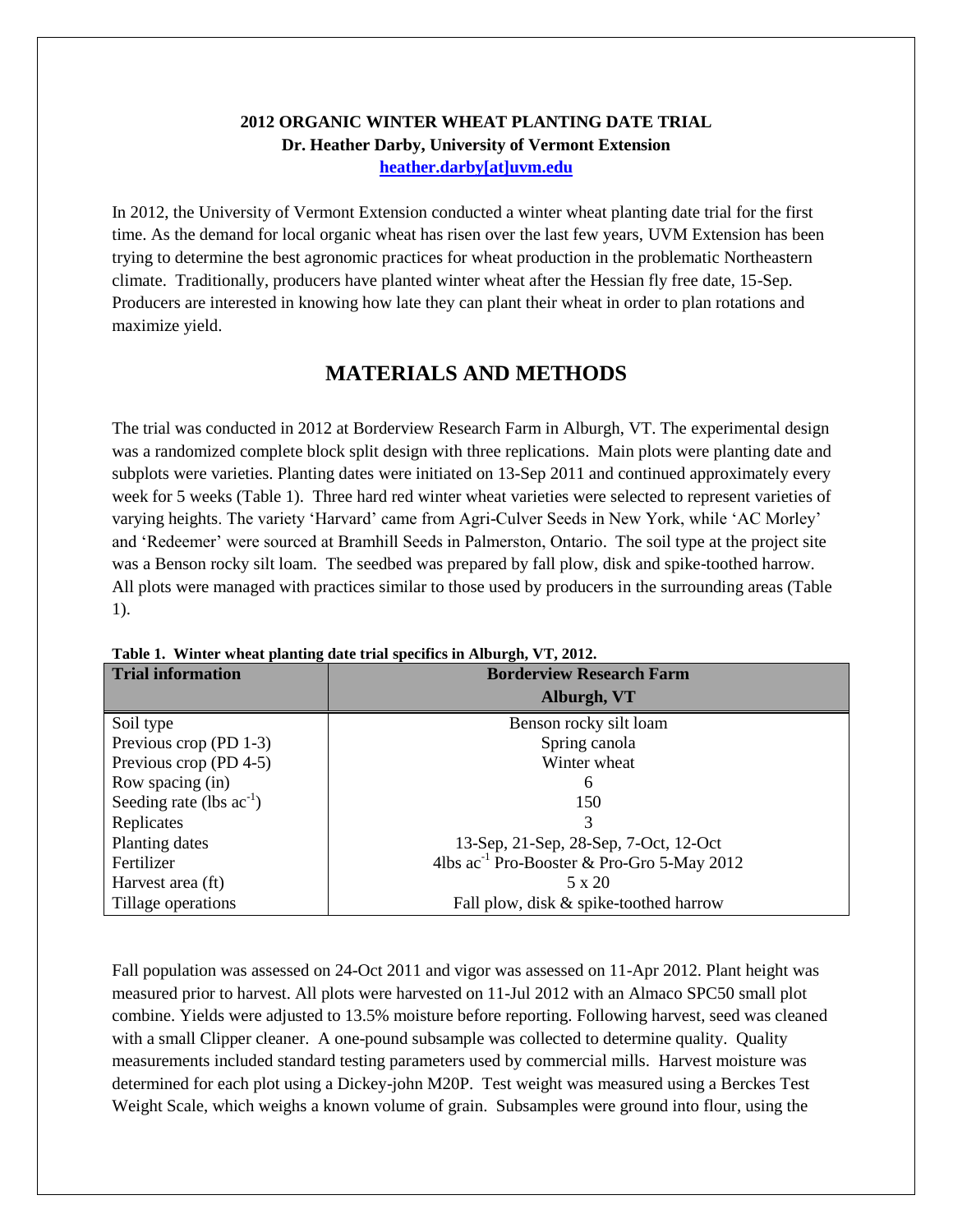Perten LM3100 Laboratory Mill, and were evaluated for crude protein (CP) content, falling number and mycotoxin levels. Grains were analyzed for CP using the Perten Inframatic 8600 Flour Analyzer, and CP is reported at both 12% and 14% flour moisture. Falling number was determined using the AACC Method 56-81B, AACC Intl., 2000 on a Perten FN 1500 Falling Number Machine. Deoxynivalenol (DON) analysis was performed using Veratox DON 5/5 Quantitative test from the NEOGEN Corp. This test has a detection range of 0.5 to 5.0 ppm.

Data was analyzed using mixed model analysis using the mixed procedure of SAS (SAS Institute, 1999). Replications were treated as random effects and treatments were treated as fixed. Mean comparisons were made using the Least Significant Difference (LSD) procedure when the F-test was considered significant  $(p<0.10)$ .

## **LEAST SIGNIFICANT DIFFERENCE (LSD)**

Variations in yield and quality can occur because of variations in genetics, soil, weather and other growing conditions. Statistical analysis makes it possible to determine whether a difference among varieties is real or whether it might have occurred due to other variations in the field. At the bottom of each table, a LSD value is presented for each variable (e.g. yield). Least Significant Differences at the 10% level of probability are shown. Where the difference between two varieties within a column is equal to or greater than the LSD value at the bottom of the column, you can be sure in 9 out of 10 chances that there is a real difference between the two varieties. In the example to the right, variety A is significantly

different from variety C, but not from variety B. The difference between A and B is equal to 725, which is less than the LSD value of 889. This means that these varieties did not differ in yield. The difference between A and C is equal to 1454, which is greater than the LSD value of 889. This means that the yields of these varieties were significantly different from one another. The asterisk indicates that variety B was not significantly lower than the top yielding variety.

| Variety | Yield |
|---------|-------|
| А       | 3161  |
| B       | 3886* |
|         | 4615* |
| LSD     | 889   |

## **RESULTS**

Using data from a Davis Instruments Vantage Pro2 weather station at Borderview Research Farm in Alburgh, VT, weather data was summarized for the 2011-2012 growing season (Table 2). The 2012 growing season was warmer than normal, with less than average precipitation throughout the entire season, except for in September which had above average precipitation. Overall, the season accumulated 5956 GDDs at a base temperature of 32°F. There were 897 more GDDs than the 30-year average (1981- 2012). Although the 2011-2012 winter was warmer and less snowy than normal, and GDDs accumulated throughout the year, it is important to note that plant growth does not normally occur when the ground is frozen (Dec-Feb).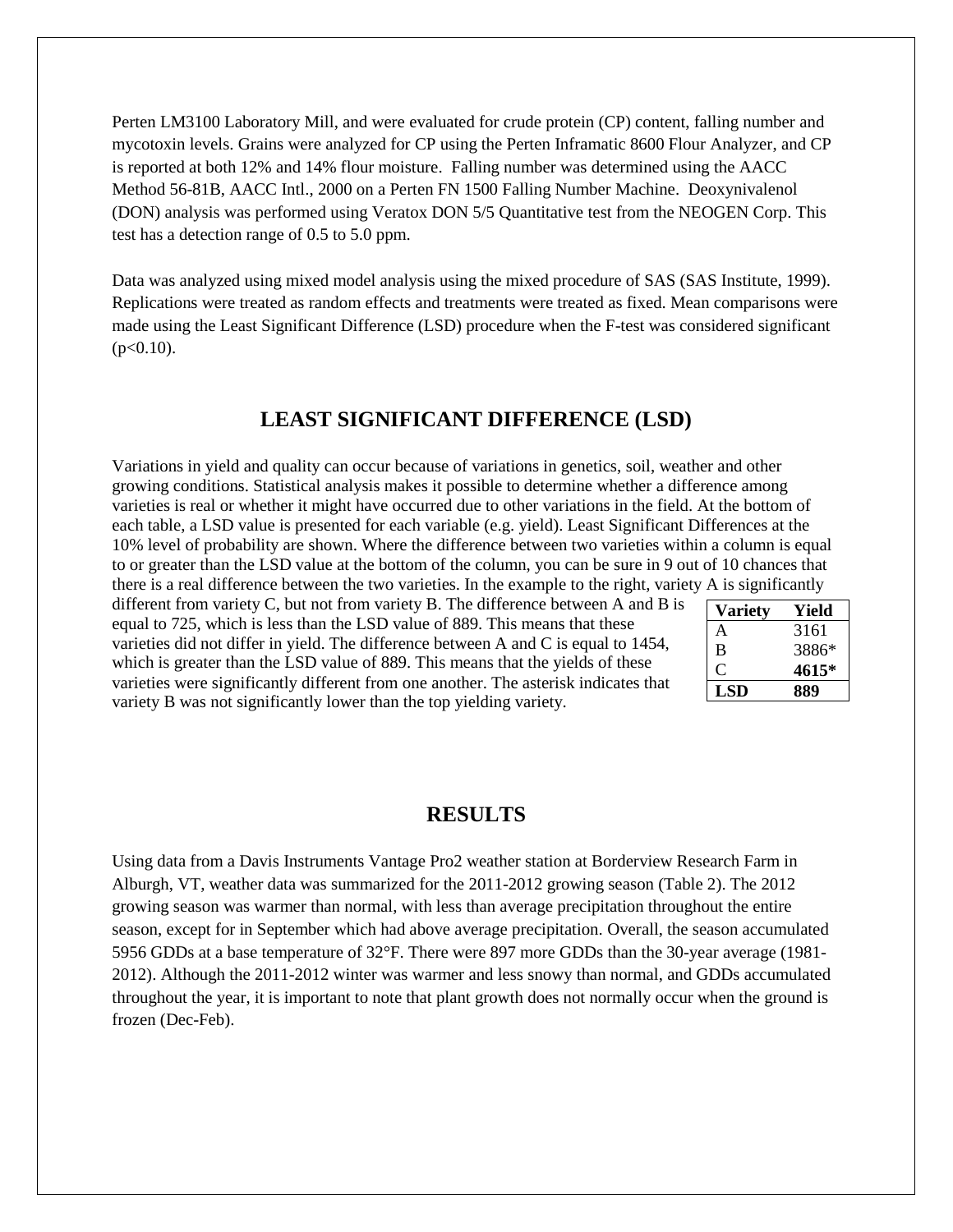|                            | Sep  | Oct    | <b>Nov</b> | Dec    | Jan    | Feb    | Mar    | Apr    | May  | Jun    | Jul    |
|----------------------------|------|--------|------------|--------|--------|--------|--------|--------|------|--------|--------|
| Alburgh, VT                | 2011 | 2011   | 2011       | 2011   | 2012   | 2012   | 2012   | 2012   | 2012 | 2012   | 2012   |
| Average temperature        |      |        |            |        |        |        |        |        |      |        |        |
| $(^{\circ}F)$              | 62.8 | 50.1   | 43.4       | 29.5   | 22.2   | 26.0   | 39.7   | 44.9   | 60.5 | 67.0   | 71.4   |
| Departure from             |      |        |            |        |        |        |        |        |      |        |        |
| normal                     | 2.20 | 1.90   | 5.20       | 3.60   | 3.40   | 4.50   | 8.60   | 0.10   | 4.10 | 1.20   | 0.80   |
|                            |      |        |            |        |        |        |        |        |      |        |        |
| Precipitation              |      |        |            |        |        |        |        |        |      |        |        |
| $(inches)*$                | 5.6  | 3.5    | 1.4        | 2.2    | 1.5    | 0.7    | 1.5    | 2.6    | 3.9  | 3.2    | 3.8    |
| Departure from             |      |        |            |        |        |        |        |        |      |        |        |
| normal                     | 1.9  | $-0.1$ | $-1.7$     | $-0.1$ | $-0.6$ | $-1.1$ | $-0.8$ | $-0.2$ | 0.5  | $-0.5$ | $-0.4$ |
|                            |      |        |            |        |        |        |        |        |      |        |        |
| <b>Growing Degree</b>      |      |        |            |        |        |        |        |        |      |        |        |
| Days (base $32^{\circ}F$ ) | 932  | 578    | 344        | 110    | 55     | 59     | 331    | 396    | 884  | 1046   | 1221   |
| Departure from             |      |        |            |        |        |        |        |        |      |        |        |
| normal                     | 74   | 76     | 142        | 91     | 55     | 59     | 205    | 12     | 128  | 32     | 23     |
|                            |      |        |            |        |        |        |        |        |      |        |        |

|  |  |  | Table 2. Temperature, precipitation, and growing degree days (GDDs) data by month for Alburgh, VT, 2012. |  |
|--|--|--|----------------------------------------------------------------------------------------------------------|--|
|  |  |  |                                                                                                          |  |

Based on weather data from an on-site Davis Instruments Vantage Pro2 weather station with a Weatherlink data logger.

Historical averages are for 30 years of NOAA data from Burlington, VT (1981-2010).

\*Precipitation data from Jul-Sep 2012 are based on Northeast Regional Climate Center data from an observation station in Burlington, VT.

#### *Planting Date x Variety Interactions*

There was a significant interaction between planting date and variety for winter wheat yield, harvest moisture and plant population. These interactions indicate that winter wheat varieties respond differently across planting dates for plant population, yield and harvest moisture (Figure 1). AC Morley was the highest yielding variety with the exception of the 28-Sep planting date. Both Redeemer and AC Morley had significant yield declines at this date. Interestingly, at this time there was a significant amount of rain and the plots were planted into wet soil. This may have led to compaction and poor early season growth of the wheat. There were no significant interactions between variety and planting date for wheat quality.



**Figure 1. Planting date by variety interaction for winter wheat yield. Vertical bars represent +/- one standard deviation.**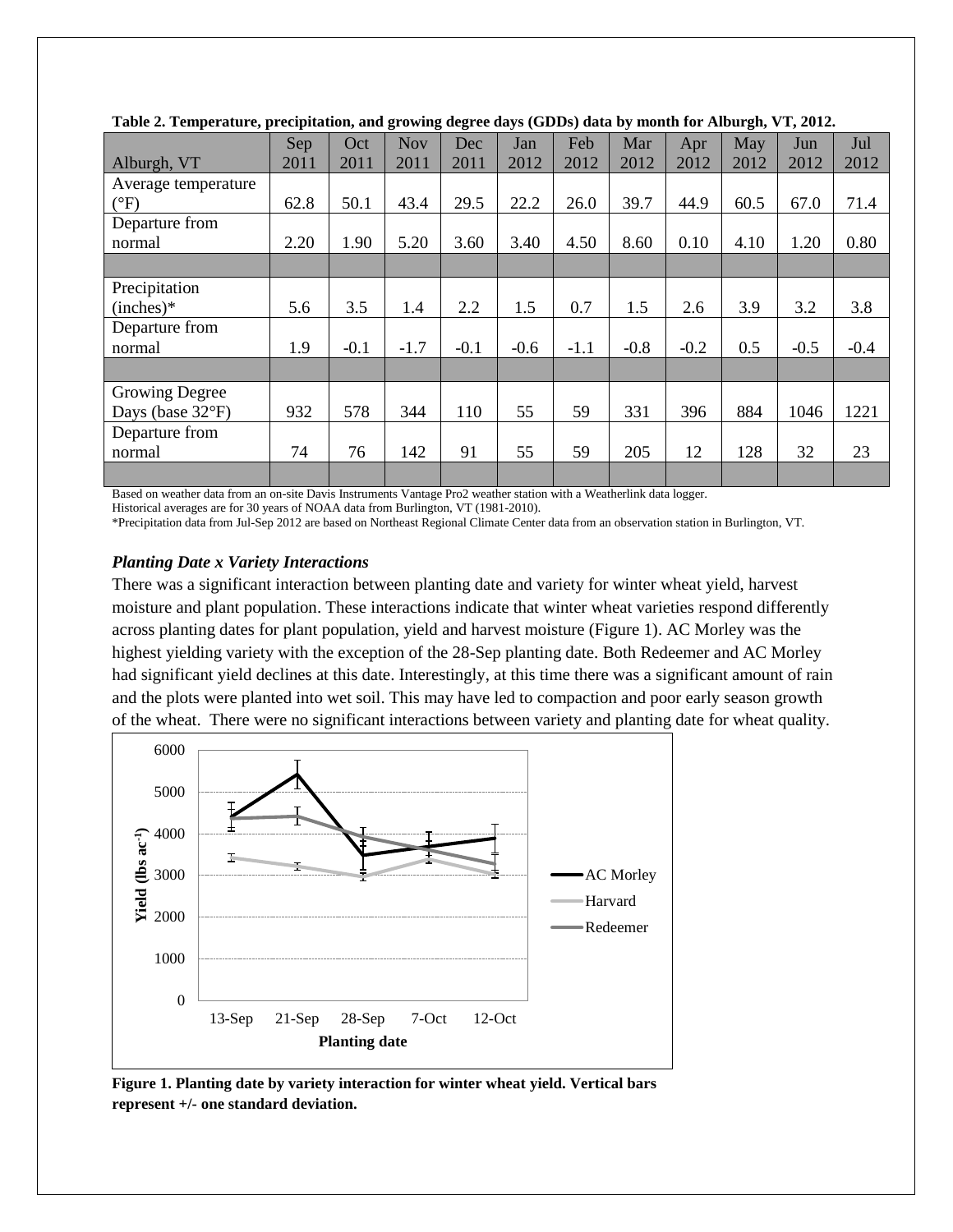#### *Impact of Planting Date*

There was no significant difference in fall population by planting date (Table 3). The vigor of the wheat plants was based on a 1-5 scale, with 1 being poor vigor and 5 being very vigorous. The earliest planting date (13-Sep) had the highest vigor (3.44), while the last planting date (12-Oct) had the lowest vigor (2.06). Planting date did not have a significant impact on plant height. The highest yield was found at the 21-Sep planting date (4354 lbs per acre), though this was not significantly different than the 13-Sep planting date (Figure 2). Planting date did not significantly impact test weight of the wheat.

| <b>Planting date</b><br>(2011) | <b>Plant</b><br>population | <b>Vigor</b> | <b>Plant</b><br>height | <b>Harvest</b><br>moisture | <b>Yield at</b><br>13.5%<br>moisture | <b>Test</b><br>weight  |
|--------------------------------|----------------------------|--------------|------------------------|----------------------------|--------------------------------------|------------------------|
|                                | plant $ac^{-1}$            | 1-5 scale    | in                     | $\%$                       | $\log ac^{-1}$                       | $lbs$ bu <sup>-1</sup> |
| $13-Sep$                       | 839874                     | $3.44*$      | 43.9*                  | 15.1                       | $4066*$                              | $61.1*$                |
| $21-Sep$                       | 893484                     | $3.06*$      | 43.9*                  | $15.8*$                    | 4354*                                | 60.7                   |
| $28-Sep$                       | 991767                     | 2.89         | 42.1                   | $16.4*$                    | 3460                                 | 60.6                   |
| $7-Oct$                        | 1111085*                   | 2.72         | 41.6                   | 13.6                       | 3564                                 | 60.9                   |
| $12$ -Oct                      | 1045376                    | 2.06         | 41.9                   | 15.0                       | 3400                                 | 60.4                   |
| LSD(0.10)                      | <b>NS</b>                  | 0.50         | <b>NS</b>              | 0.9                        | 422                                  | <b>NS</b>              |
| Trial mean                     | 976317                     | 2.83         | 42.7                   | 15.2                       | 3769                                 | 60.7                   |

| Table 3. Winter wheat plant measurements and harvest data, 2012. |  |
|------------------------------------------------------------------|--|
|                                                                  |  |

\*Treatments that did not perform significantly lower than the top-performing treatment (in **bold**) in a particular column are indicated with an asterisk.

NS-Treatments were not significantly different from one another.

Planting date did not significantly impact crude protein concentrations (Table 4). Falling number was highest in the October planting dates. The first three planting dates had the lowest DON numbers which is desired.

| <b>Planting date</b><br>(2011) | Crude protein @<br>12% moisture | <b>Falling number</b> | <b>DON</b> |
|--------------------------------|---------------------------------|-----------------------|------------|
|                                | $\%$                            | seconds               | ppm        |
| $13-Sep$                       | $13.0*$                         | 384                   | $0.12*$    |
| $21-Sep$                       | 12.8                            | 389                   | $0.22*$    |
| $28-Sep$                       | $13.0*$                         | 373                   | $0.21*$    |
| 7-Oct                          | 12.7                            | $415*$                | 0.46       |
| $12$ -Oct                      | 12.8                            | $410*$                | 0.29       |
| LSD(0.10)                      | <b>NS</b>                       | 25                    | 0.13       |
| Trial mean                     | 12.9                            | 394                   | 0.26       |

#### **Table 4. Winter wheat quality data by planting date, 2012.**

\*Treatments that did not perform significantly lower than the top-performing treatment (in **bold**) in a particular column are indicated with an asterisk.

NS-Treatments were not significantly different from one another.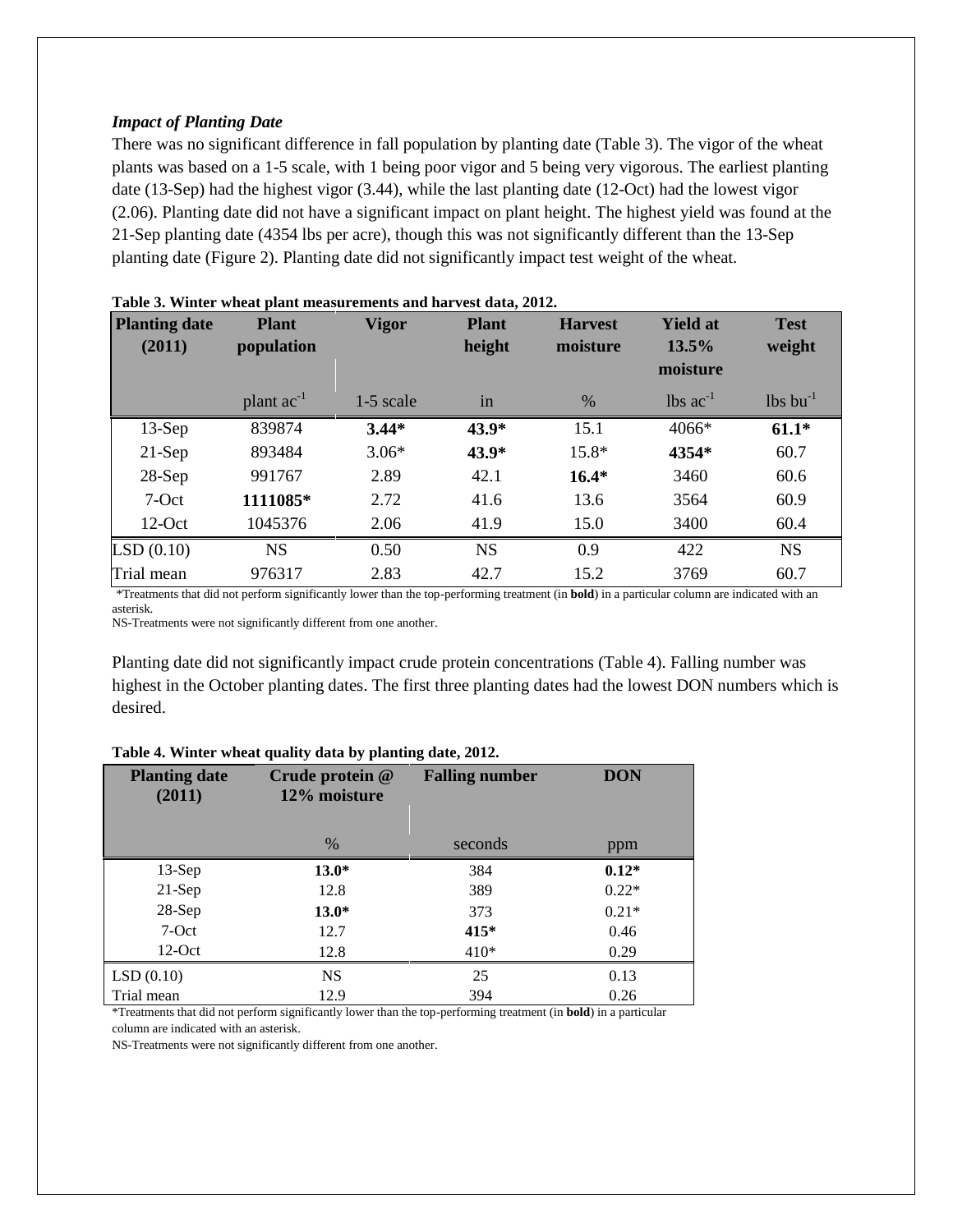

**Figure 2. Yield comparison between planting dates across hard red winter wheat varieties in Alburgh, VT, 2012. Treatments that share a letter did not differ significantly by planting date (p=0.10).**

#### *Impact of Variety*

Variety significantly impacts wheat yield and quality. AC Morley had the highest plant population per acre (1,090,050 plants per acre), though this was not significantly different than the variety Redeemer at 970,504 plants per acre (Table 5). The trial mean for vigor was 2.83, with the highest being Redeemer (3.13), though this was also not significantly different than AC Morley (3.00). AC Morley had the tallest plant height (48.0 inches), while the trial mean was 42.7 inches. Harvard had the highest harvest moisture out of the three varieties (16.2%). The highest-yielding winter wheat variety in this trial was AC Morley (4179 lbs per acre), though this was not significantly different than the second highest yielding wheat variety Redeemer which yielded 3921 lbs per acre (Figure 3). The trial mean for test weight was 60.7 lbs per bushel, with the highest test weight being found in the variety Redeemer (61.8 lbs per bushel).

| <b>Variety</b>   | <b>Plant</b><br><i>population</i> | Vigor   | <b>Plant</b><br>height | <b>Harvest</b><br>moisture | <b>Yield at</b><br>$13.5\%$<br>moisture | <b>Test</b><br>weight  |
|------------------|-----------------------------------|---------|------------------------|----------------------------|-----------------------------------------|------------------------|
|                  |                                   | $1 - 5$ | 1n                     | $\frac{0}{0}$              | $\log ac^{-1}$                          | $lbs$ bu <sup>-1</sup> |
| <b>AC</b> Morley | 1090050*                          | $3.00*$ | 48.0*                  | 15.4                       | 4179*                                   | 60.6                   |
| Harvard          | 868398                            | 2.37    | 38.6                   | $16.2*$                    | 3207                                    | 59.8                   |
| Redeemer         | 970504*                           | $3.13*$ | 41.4                   | 14.0                       | $3921*$                                 | $61.8*$                |
| LSD(0.10)        | 144778                            | 0.39    | 1.8                    | 0.7                        | 327                                     | 1.0                    |
| Trial mean       | 976317                            | 2.83    | 42.7                   | 15.2                       | 3769                                    | 60.7                   |

|  |  | Table 5. Winter wheat plant measurements and harvest data by variety, 2012. |  |  |  |
|--|--|-----------------------------------------------------------------------------|--|--|--|
|  |  |                                                                             |  |  |  |

\*Treatments that did not perform significantly lower than the top performing treatment (in **bold**) in a particular column are indicated with an asterisk.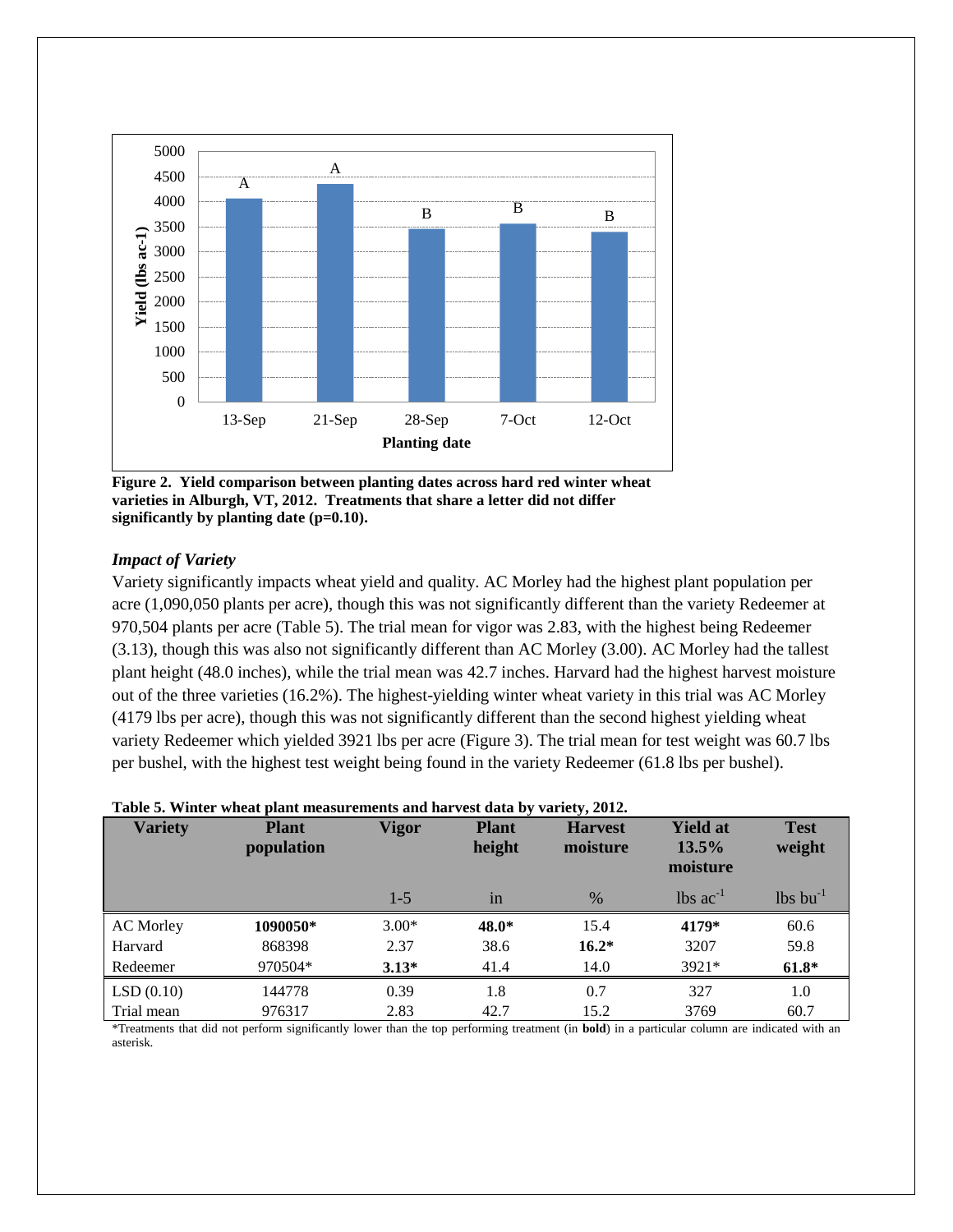Redeemer had the highest crude protein concentrations (Table 6). The average falling number for the three varieties was 394 seconds, with Redeemer being the highest (426 seconds). All three of the varieties had DON levels lower than the 1.0 ppm standard for human consumption.

| Table of $m$ and $m$ and $m$ and $m$ and $m$ and $m$ |                                            |                       |            |  |  |  |  |  |  |
|------------------------------------------------------|--------------------------------------------|-----------------------|------------|--|--|--|--|--|--|
| <b>Variety</b>                                       | Crude protein @<br>12% moisture            | <b>Falling number</b> | <b>DON</b> |  |  |  |  |  |  |
|                                                      | $\%$                                       | <b>Sec</b>            | ppm        |  |  |  |  |  |  |
| <b>AC</b> Morley                                     | 12.3                                       | 404                   | 0.28       |  |  |  |  |  |  |
| Harvard                                              | 12.8                                       | 352                   | 0.29       |  |  |  |  |  |  |
| Redeemer                                             | $13.5*$                                    | 426*                  | $0.20*$    |  |  |  |  |  |  |
| LSD(0.10)                                            | 0.3                                        | 19                    | <b>NS</b>  |  |  |  |  |  |  |
| Trial mean<br>$\sim$                                 | 12.9<br>$\sim$ $\sim$ $\sim$ $\sim$<br>. . | 394                   | 0.26<br>.  |  |  |  |  |  |  |

#### **Table 6. Winter wheat quality data by variety, 2012.**

\*Treatments that did not perform significantly lower than the top-performing treatment (in **bold**) in a particular column are indicated with an asterisk.

NS-Treatments were not significantly different from one another.



**Figure 3. Yield comparison between hard red winter wheat varieties across all planting dates in Alburgh, VT, 2012. Treatments that share a letter did not differ significantly by variety (p=0.10).**

## **DISCUSSION**

Although only one year of data, this study indicates that wheat planted during mid-September will result in the best yields. Earlier planting dates produced taller wheat across all varieties and may play a role in suppressing weeds during the growing season. The last planting date (12-Oct) had the lowest yield, the lowest test weight, the shortest height and the lowest vigor. This indicates that planting wheat in October